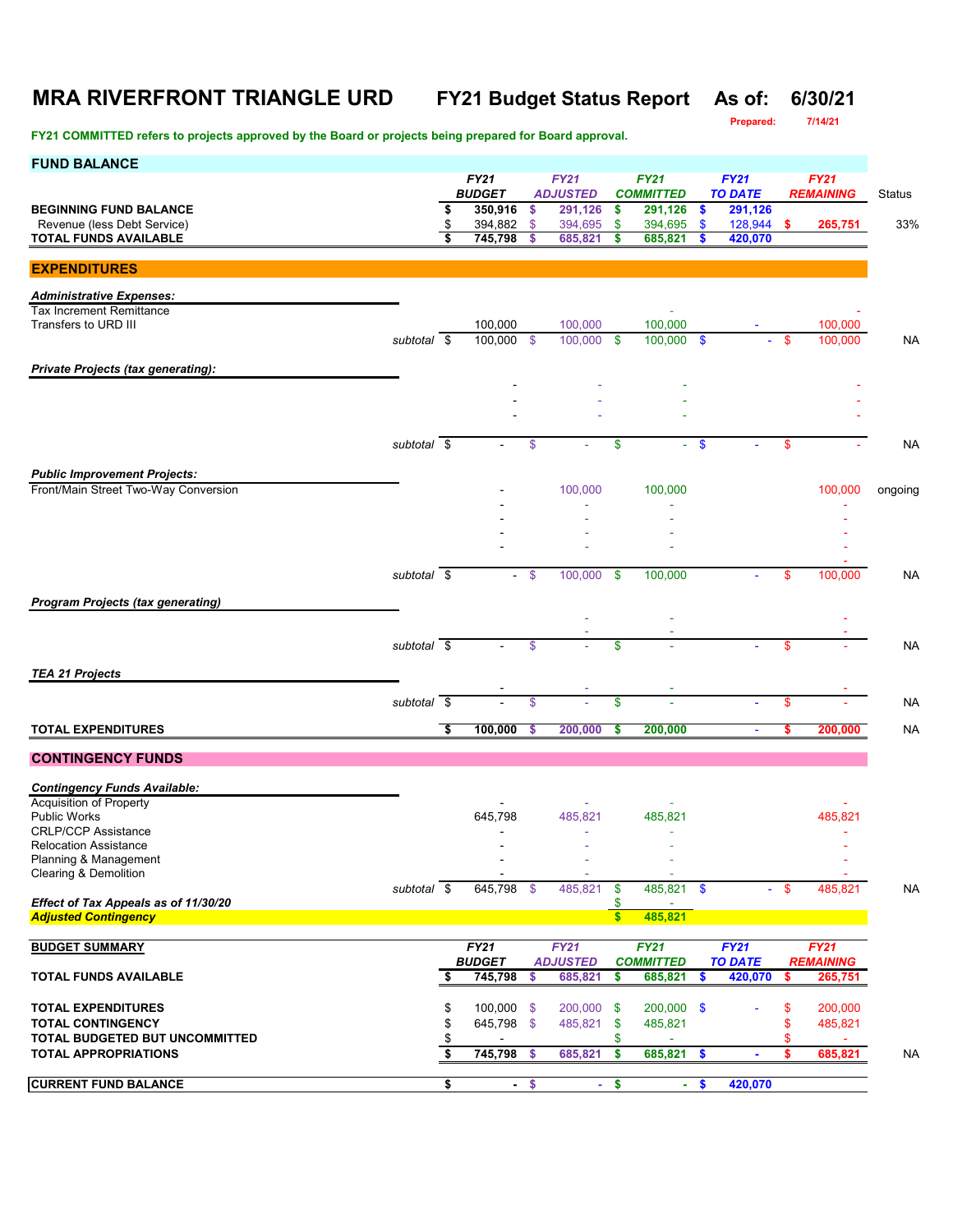## **MRA FRONT ST URD FY21 Budget Status Report As of: 6/30/21**

| Prepared: | 7/14/21 |
|-----------|---------|

| <b>FUND BALANCE</b>                                                                          |    |                              |         |                                |                           |                                 |               |                        |               |                                 |                 |
|----------------------------------------------------------------------------------------------|----|------------------------------|---------|--------------------------------|---------------------------|---------------------------------|---------------|------------------------|---------------|---------------------------------|-----------------|
|                                                                                              |    | <b>FY21</b><br><b>BUDGET</b> |         | <b>FY21</b><br><b>ADJUSTED</b> |                           | <b>FY21</b><br><b>COMMITTED</b> |               | FY21<br><b>TO DATE</b> |               | <b>FY21</b><br><b>REMAINING</b> | <b>Status</b>   |
| <b>BEGINNING FUND BALANCE</b>                                                                | S  | 447,600                      | \$      | 647,780                        | \$                        | 647,780                         | \$            | 647,780                |               |                                 |                 |
| Revenue (less Debt Service)<br><b>TOTAL FUNDS AVAILABLE</b>                                  | \$ | 727,887<br>1.175.487         | \$<br>S | 2,613,421<br>3,261,201         | \$<br>S                   | 2,613,421<br>3.261.201          | \$<br>\$.     | 2,008,680<br>2,656,460 | \$.           | 604,741                         | 77%             |
|                                                                                              |    |                              |         |                                |                           |                                 |               |                        |               |                                 |                 |
| <b>EXPENDITURES</b>                                                                          |    |                              |         |                                |                           |                                 |               |                        |               |                                 |                 |
| <b>Administrative Expenses:</b>                                                              |    |                              |         |                                |                           |                                 |               |                        |               |                                 |                 |
| Transfers to URD III<br>subtotal \$                                                          |    |                              | \$      |                                | $\mathbf S$               |                                 | \$            |                        | \$            |                                 | NA              |
|                                                                                              |    |                              |         |                                |                           |                                 |               |                        |               |                                 |                 |
| Private Projects (tax generating):<br>AC by Marriott Hotel - 175 Pattee St - \$1,886,105 TIB |    |                              |         | 1,886,105                      |                           | 1,886,105                       |               | 1,886,105              |               |                                 | done            |
| AC by Marriott - Series 2021 - \$1,886,105 TIB - COI                                         |    |                              |         | 18,000                         |                           | 18,000                          |               | 18,000                 |               |                                 | done            |
| Levasseur Street Townhomes - 304 Levasseur St<br>Union Block Restoration - 127 East Main     |    | 6,956<br>579,858             |         | 6,956<br>579,858               |                           | 6,956<br>579,858                |               | 579,858                |               | 6,956                           | ongoing<br>done |
| Union Block Restoration - 127 East Main - Add'l Amt \$125k (FY22 & FY                        |    |                              |         |                                |                           |                                 |               |                        |               |                                 | ongoing         |
| Wren Hotel - 201 E Main St - \$587,212 when available                                        |    | 488,673                      |         | 587,212                        |                           | 587,212                         |               |                        |               | 587,212 ongoing                 |                 |
| subtotal \$                                                                                  |    | 1,075,487                    | -\$     | 3,078,131                      | \$                        | 3,078,131                       | \$            | 2,483,963              | - \$          | 594,168                         | 81%             |
| <b>Public Improvement Projects:</b>                                                          |    |                              |         |                                |                           |                                 |               |                        |               |                                 |                 |
| Front/Main Street Two-Way Conversion (\$100k in FY22 Budget)                                 |    |                              |         |                                |                           |                                 |               |                        |               |                                 | ongoing         |
| Missoula Public Library - \$500K total; \$225K remain for FY21+; up to \$1                   |    | 75,000                       |         | 75,000                         |                           | 75,000                          |               | 75,000                 |               |                                 | ongoing         |
| Payne/Library Block - Redevelopment Plan                                                     |    | 25,000                       |         | 25,000                         |                           | 25,000                          |               |                        |               | 25,000                          | ongoing         |
| subtotal \$                                                                                  |    | 100,000 \$                   |         | 100,000                        | - \$                      | 100,000                         |               | 75,000                 | -\$           | 25,000                          | 75%             |
| <b>Program Projects (tax generating)</b>                                                     |    |                              |         |                                |                           |                                 |               |                        |               |                                 |                 |
|                                                                                              |    |                              |         |                                |                           |                                 |               |                        |               |                                 |                 |
| subtotal $\overline{\$}$                                                                     |    |                              | \$      |                                | \$                        |                                 |               |                        | \$            |                                 | NA              |
|                                                                                              |    |                              |         |                                |                           |                                 |               |                        |               |                                 |                 |
| <b>MAP-21 Projects</b>                                                                       |    |                              |         |                                |                           |                                 |               |                        |               |                                 |                 |
| subtotal \$                                                                                  |    |                              | \$      |                                | \$                        |                                 |               |                        | $\mathbf{\$}$ |                                 | <b>NA</b>       |
| <b>TOTAL EXPENDITURES</b>                                                                    | \$ | 1,175,487                    | S       | 3,178,131                      | S                         | 3,178,131                       |               | 2,558,963              | s             | 619,168                         | 81%             |
| <b>CONTINGENCY FUNDS</b>                                                                     |    |                              |         |                                |                           |                                 |               |                        |               |                                 |                 |
| <b>Contingency Funds Available:</b>                                                          |    |                              |         |                                |                           |                                 |               |                        |               |                                 |                 |
| <b>Acquisition of Property</b>                                                               |    |                              |         |                                |                           |                                 |               |                        |               |                                 |                 |
| <b>Public Works</b>                                                                          |    |                              |         | 83,070                         |                           | 83,070                          |               |                        |               | 83,070                          |                 |
| <b>CRLP/CCP Assistance</b><br><b>Relocation Assistance</b>                                   |    |                              |         |                                |                           |                                 |               |                        |               |                                 |                 |
| Planning & Management                                                                        |    |                              |         |                                |                           |                                 |               |                        |               |                                 |                 |
| Clearing & Demolition<br>subtotal \$                                                         |    |                              | $-$ \$  | 83,070                         | \$                        | 83,070                          | $\mathbf{\$}$ | ÷.                     | $\mathbf{s}$  | 83,070                          |                 |
| Effect of Tax Appeals as of 11/30/20                                                         |    |                              |         |                                | \$                        | (48, 646)                       |               |                        |               |                                 |                 |
| <b>Adjusted Contingency</b>                                                                  |    |                              |         |                                | $\mathbf{s}$              | 34,424                          |               |                        |               |                                 |                 |
| <b>BUDGET SUMMARY</b>                                                                        |    | <b>FY21</b>                  |         | <b>FY21</b>                    |                           | <b>FY21</b>                     |               | <b>FY21</b>            |               | <b>FY21</b>                     |                 |
| <b>TOTAL FUNDS AVAILABLE</b>                                                                 |    | <b>BUDGET</b><br>1,175,487   | \$      | <b>ADJUSTED</b>                | \$                        | <b>COMMITTED</b>                |               | <b>TO DATE</b>         | S             | <b>REMAINING</b>                |                 |
|                                                                                              |    |                              |         | 3,261,201                      |                           | 3,261,201                       | \$.           | 2,656,460              |               | 604,741                         |                 |
| <b>TOTAL EXPENDITURES</b>                                                                    | \$ | 1,175,487                    | \$      | 3,178,131                      | - \$                      | 3,178,131                       | \$            | 2,558,963              | \$            | 619,168                         |                 |
| <b>TOTAL CONTINGENCY</b>                                                                     | \$ |                              | \$      | 83,070                         | $\boldsymbol{\mathsf{s}}$ | 83,070                          |               |                        | \$            | 83,070                          |                 |
| TOTAL BUDGETED BUT UNCOMMITTED<br><b>TOTAL APPROPRIATIONS</b>                                |    | 1,175,487                    | S       | 3,261,201                      | \$<br>\$                  | 3,261,201                       | \$.           | 2,558,963              | \$<br>s.      | 702,238                         | 78%             |
|                                                                                              |    |                              |         |                                |                           |                                 |               |                        |               |                                 |                 |
| <b>CURRENT FUND BALANCE</b>                                                                  | \$ | $\blacksquare$               | \$      | ÷.                             | \$                        |                                 | - \$          | 97,497                 |               |                                 |                 |
| <b>CONTINGENCY REMAINING + PROJECT SAVINGS</b>                                               |    |                              |         |                                |                           |                                 |               |                        | <b>S</b>      | 34,424                          |                 |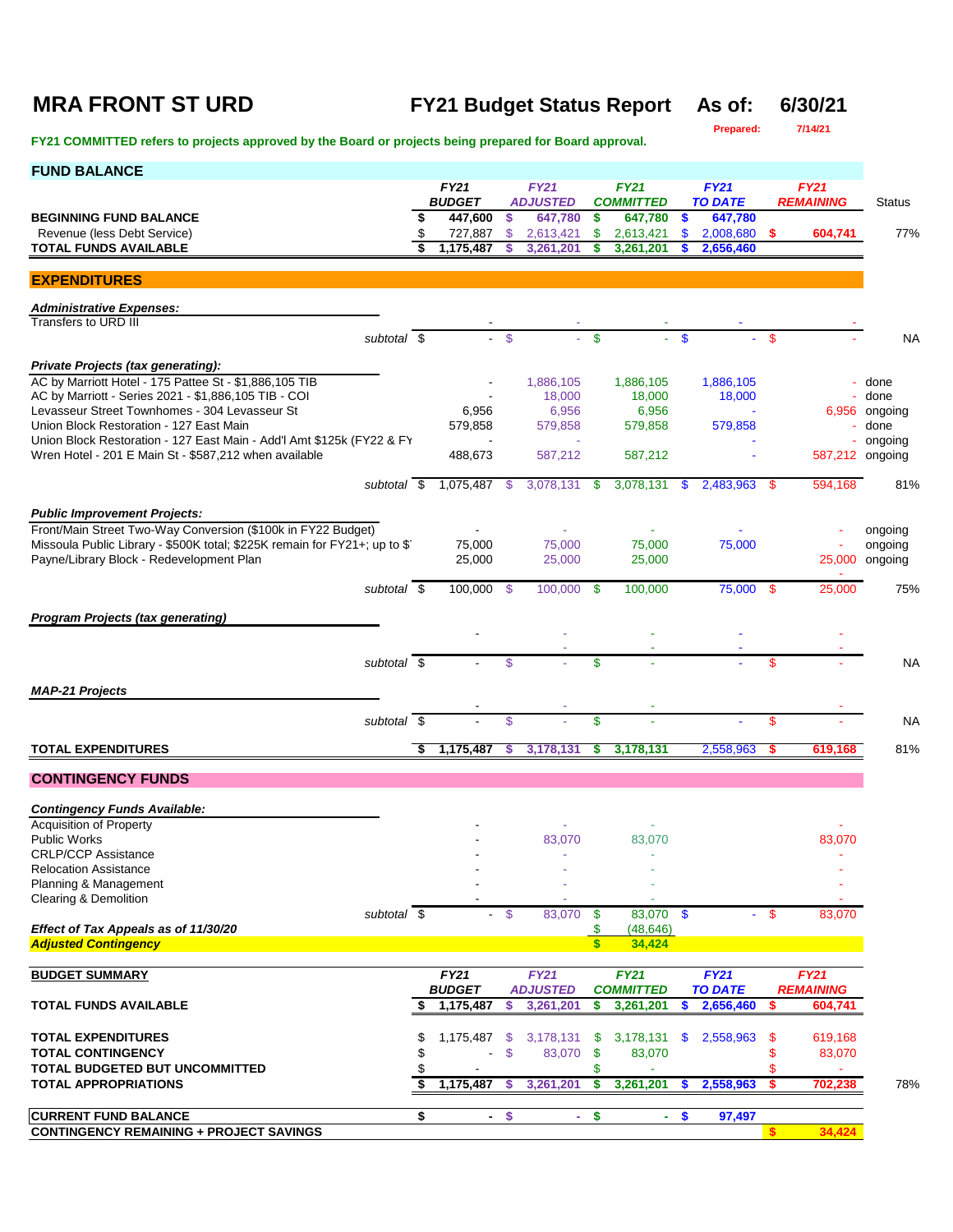# **MRA URD II FY21 Budget Status Report As of: 6/30/21**

**Prepared: 7/14/21**

| <b>FUND BALANCE</b>                                                                                                           |                          |   |                        |                |                        |           |                        |                |                           |                           |                     |                    |
|-------------------------------------------------------------------------------------------------------------------------------|--------------------------|---|------------------------|----------------|------------------------|-----------|------------------------|----------------|---------------------------|---------------------------|---------------------|--------------------|
|                                                                                                                               |                          |   | <b>FY21</b>            |                | <b>FY21</b>            |           | <b>FY21</b>            |                | <b>FY21</b>               |                           | <b>FY21</b>         |                    |
|                                                                                                                               |                          |   | <b>BUDGET</b>          |                | <b>ADJUSTED</b>        |           | <b>COMMITTED</b>       |                | <b>TO DATE</b>            |                           | <b>REMAINING</b>    | <b>Status</b>      |
| <b>BEGINNING FUND BALANCE</b><br>Revenue (less Debt Service)                                                                  |                          |   | 2,400,000<br>2,792,894 | \$<br>\$       | 2,218,789<br>2,794,009 | \$<br>\$. | 2,218,789<br>2,794,009 | <b>S</b><br>\$ | 2,218,789<br>1,311,420    | <b>S</b>                  | 1,482,589           | 47%                |
| <b>TOTAL FUNDS AVAILABLE</b>                                                                                                  |                          |   | 5,192,894              | <b>S</b>       | 5,012,798              | S.        | 5,012,798              | S              | 3,530,209                 |                           |                     |                    |
|                                                                                                                               |                          |   |                        |                |                        |           |                        |                |                           |                           |                     |                    |
| <b>EXPENDITURES</b>                                                                                                           |                          |   |                        |                |                        |           |                        |                |                           |                           |                     |                    |
| <b>Administrative Expenses:</b>                                                                                               |                          |   |                        |                |                        |           |                        |                |                           |                           |                     |                    |
| Transfers to URD III                                                                                                          |                          |   | 150,000                |                | 150,000                |           | 150,000                |                |                           |                           |                     | 150,000 pending    |
|                                                                                                                               | subtotal \$              |   | 150,000 \$             |                | 150,000 \$             |           | $150,000$ \$           |                | $\blacksquare$            | -\$                       | 150,000             | NA.                |
| <b>Private Projects (tax generating):</b>                                                                                     |                          |   |                        |                |                        |           |                        |                |                           |                           |                     |                    |
| 1901 Maple Street - MSJ Properties Housing                                                                                    |                          |   | 69,885                 |                | 69,885                 |           | 69,885                 |                |                           |                           |                     | 69,885 ongoing     |
| Blackfoot River Outfitters - 225 N Russell Street                                                                             |                          |   | 80,582                 |                | 80,582                 |           | 80,582                 |                | 75,320                    |                           | 5,263               | done               |
| Burton Street Apartments - 525 Burton Street                                                                                  |                          |   | 123,994                |                | 123,994                |           | 123,994                |                |                           |                           | 123,994             | ongoing            |
| DJ&A Office Building - 2000 Maple Street                                                                                      |                          |   | 301,432                |                | 301,432                |           | 301,432                |                |                           |                           | 301,432             | ongoing            |
| Ponderosa Village - 1029 West Pine Street<br>Sentinel Property Medical Offices - 1900 West Broadway                           |                          |   | 96,000<br>1,170,611    |                | 96,000<br>1,170,611    |           | 96,000<br>1,170,611    |                |                           |                           | 96,000<br>1,170,611 | ongoing<br>ongoing |
|                                                                                                                               |                          |   |                        |                |                        |           |                        |                |                           |                           |                     |                    |
|                                                                                                                               |                          |   |                        |                |                        |           |                        |                |                           |                           |                     |                    |
|                                                                                                                               | subtotal \$              |   | 1,842,504              | -\$            | 1,842,504              | \$        | 1,842,504              | $\mathbf{\$}$  | 75,320                    | \$                        | 1,767,185           | 4%                 |
|                                                                                                                               |                          |   |                        |                |                        |           |                        |                |                           |                           |                     |                    |
| <b>Public Improvement Projects:</b>                                                                                           |                          |   |                        |                |                        |           |                        |                |                           |                           |                     |                    |
| <b>Clark Fork Bank Stabilization</b><br>County Elections Complex - 140 North Russell                                          |                          |   |                        |                | 2,035<br>726,334       |           | 2,035<br>726,334       |                | 2,035<br>$\omega$         |                           | 726,334             | ongoing<br>ongoing |
| Housing Policy Implementation - \$10K/yr (FY20, FY21, FY22)                                                                   |                          |   | 10,000                 |                | 10,000                 |           | 10,000                 |                | 10,000                    |                           |                     | ongoing            |
| <b>Legal Services</b>                                                                                                         |                          |   | 10,000                 |                | 10,000                 |           |                        |                | $\blacksquare$            |                           | 10,000              | set aside          |
| Missoula Food Bank & Community Center - PHC Satelite Clinic                                                                   |                          |   | 433,840                |                | 433,840                |           | 433,840                |                | 385,322                   |                           | 48,518              | done               |
| Police Facility - 101 North Catlin - FY18 Purchase/Renovations (\$250K/yr FY19                                                |                          |   | 250,000                |                | 250,000                |           | 250,000                |                | 250,000                   |                           |                     | ongoing            |
| Police Facility - 101 North Catlin - FY21 Renovations (showers, changing area,<br>Sidewalks - 2nd & 3rd Street - Construction |                          |   | 462,202                |                | 233,718<br>234,604     |           | 233,718<br>234,604     |                | $\blacksquare$<br>223,331 |                           | 233,718<br>11,273   | ongoing<br>done    |
| Sidewalks - 2nd & 3rd Street - Design, Engineering, Const. Admin                                                              |                          |   |                        |                | 22,926                 |           | 22,926                 |                | 21,835                    |                           | 1,092               | done               |
| Sidewalks - 2nd & 3rd Street - MRL Crossing                                                                                   |                          |   |                        |                | 5,742                  |           | 5,742                  |                |                           |                           | 5,742               | done               |
| Sidewalks - Inez, 1st & 2nd Streets - Construction                                                                            |                          |   | 450,000                |                | 468,000                |           | 468,000                |                |                           |                           | 468,000 ongoing     |                    |
| Sidewalks - Inez, 1st & 2nd Streets - Design, Engineering, Const. Admin                                                       |                          |   |                        |                | 130,082                |           | 130,082                |                | 99,485                    |                           | 30,597              | ongoing            |
| Silver Park - Public Art - "Perseverance" Lighting                                                                            |                          |   | 7,476                  |                | 7,476                  |           | 7,476                  |                | $\sim$                    |                           | 7,476               | ongoing            |
| Sleepy Inn - 1427 West Broadway - Fence Installation<br>Trinity Apartments - Mullan Site                                      |                          |   |                        |                | 2,650<br>53,256        |           | 2,650<br>53,256        |                | 2,650<br>÷,               |                           | 53,256              | done<br>ongoing    |
| West Broadway Master Plan                                                                                                     |                          |   |                        |                | 65,000                 |           | 65,000                 |                | 40,000                    |                           | 25,000              | done               |
| YWCA Expansion - 1800 S 3rd St W                                                                                              |                          |   | 142,404                |                | 142,404                |           | 142,404                |                | ÷,                        |                           | 142,404             | ongoing            |
|                                                                                                                               |                          |   |                        |                |                        |           |                        |                |                           |                           |                     |                    |
|                                                                                                                               | subtotal \$              |   | 1,765,922              | - \$           | 2,798,067              | - \$      | 2,788,067              | \$             | 1,034,657                 | -96                       | 1,763,410           | 37%                |
| Program (CCP/CRLP/FIP) Projects (tax generating)                                                                              |                          |   |                        |                |                        |           |                        |                |                           |                           |                     |                    |
|                                                                                                                               |                          |   |                        |                |                        |           |                        |                |                           |                           |                     |                    |
|                                                                                                                               |                          |   |                        |                |                        |           |                        |                |                           |                           |                     |                    |
| <b>Unidentified Program Projects</b>                                                                                          | subtotal \$              |   |                        | $\mathfrak{s}$ |                        | \$        |                        | \$.            |                           | \$                        |                     | <b>NA</b>          |
|                                                                                                                               |                          |   |                        |                |                        |           |                        |                |                           |                           |                     |                    |
| <b>Federally Assisted Projects</b>                                                                                            |                          |   |                        |                |                        |           |                        |                |                           |                           |                     |                    |
|                                                                                                                               |                          |   |                        |                |                        |           |                        |                |                           |                           |                     |                    |
|                                                                                                                               | subtotal $\sqrt{s}$      |   |                        | \$             |                        | \$        |                        |                |                           | $\boldsymbol{\mathsf{S}}$ |                     | <b>NA</b>          |
| <b>TOTAL EXPENDITURES</b>                                                                                                     |                          | S | 3,758,426              | - \$           | 4,790,571              | \$        | 4,780,571              | $\mathfrak{F}$ | 1,109,976                 |                           | 3,680,595           | 23%                |
|                                                                                                                               |                          |   |                        |                |                        |           |                        |                |                           |                           |                     |                    |
| <b>CONTINGENCY FUNDS</b>                                                                                                      |                          |   |                        |                |                        |           |                        |                |                           |                           |                     |                    |
| <b>Contingency Funds Available:</b>                                                                                           |                          |   |                        |                |                        |           |                        |                |                           |                           |                     |                    |
| <b>Acquisition of Property</b>                                                                                                |                          |   | 100,000                |                | 100,000                |           | 100,000                |                |                           |                           | 100,000             |                    |
| <b>Public Works</b>                                                                                                           |                          |   | 1,134,468              |                | 22,227                 |           | 22,227                 |                |                           |                           | 22,227              |                    |
| <b>CRLP/CCP Assistance</b>                                                                                                    |                          |   |                        |                |                        |           |                        |                |                           |                           |                     |                    |
| <b>Relocation Assistance</b><br>Planning & Management                                                                         |                          |   | 100,000                |                |                        |           |                        |                |                           |                           |                     |                    |
| <b>Clearing &amp; Demolition</b>                                                                                              |                          |   | 100,000                |                | 100,000                |           | 100,000                |                |                           |                           | 100,000             |                    |
|                                                                                                                               | subtotal $\overline{\$}$ |   | ,434,468<br>1          |                | 222,227                |           | 222,227                | $\mathbf{\$}$  | $\sim$                    |                           | 222,227             |                    |

| Effect of Tax Appeals as of 11/30/20 |  |  |  |  |
|--------------------------------------|--|--|--|--|
| <b>Adultion Contingen</b>            |  |  |  |  |
|                                      |  |  |  |  |

| <b>BUDGET SUMMARY</b>                                                     |   | <b>FY21</b><br><b>BUDGET</b> |  | <b>FY21</b><br><b>ADJUSTED</b> | <b>FY21</b><br><b>COMMITTED</b> |           |  | FY21<br><b>TO DATE</b> |     | FY21<br><b>REMAINING</b> |     |
|---------------------------------------------------------------------------|---|------------------------------|--|--------------------------------|---------------------------------|-----------|--|------------------------|-----|--------------------------|-----|
| <b>TOTAL FUNDS AVAILABLE</b>                                              |   | 5,192,894                    |  | 5,012,798                      |                                 | 5,012,798 |  | 3,530,209              |     | 1,482,589                |     |
| <b>TOTAL EXPENDITURES</b>                                                 | S | 3.758.426 \$                 |  | 4.790.571                      | -SS                             | 4.780.571 |  | \$1,109,976            | SS. | 3,670,595                |     |
| <b>TOTAL CONTINGENCY</b>                                                  |   | 1,434,468 \$                 |  | 222,227                        |                                 | 222.227   |  |                        |     | 222.227                  |     |
| <b>TOTAL BUDGETED BUT UNCOMMITTED</b>                                     |   |                              |  |                                |                                 | 10,000    |  |                        |     | 10,000                   |     |
| <b>TOTAL APPROPRIATIONS</b>                                               |   | 5,192,894                    |  | 5,012,798                      |                                 | 5,012,798 |  | 1,109,976              |     | 3,902,822                | 22% |
| <b>CURRENT FUND BALANCE</b>                                               |   | $\blacksquare$               |  | and the                        |                                 |           |  | 2,420,233              |     | <b>Adj. Contingency</b>  |     |
| Less Long Term Receivables (MWC Notes) not readily available for projects |   |                              |  |                                |                                 |           |  | (400, 665)             |     |                          |     |
| <b>ADJUSTED FUND BALANCE</b>                                              |   |                              |  |                                |                                 |           |  | 2,019,568              |     |                          |     |
| <b>CONTINGENCY + PROJECT SAVINGS - MWC NOTES</b>                          |   |                              |  |                                |                                 |           |  |                        |     | (81, 551)                |     |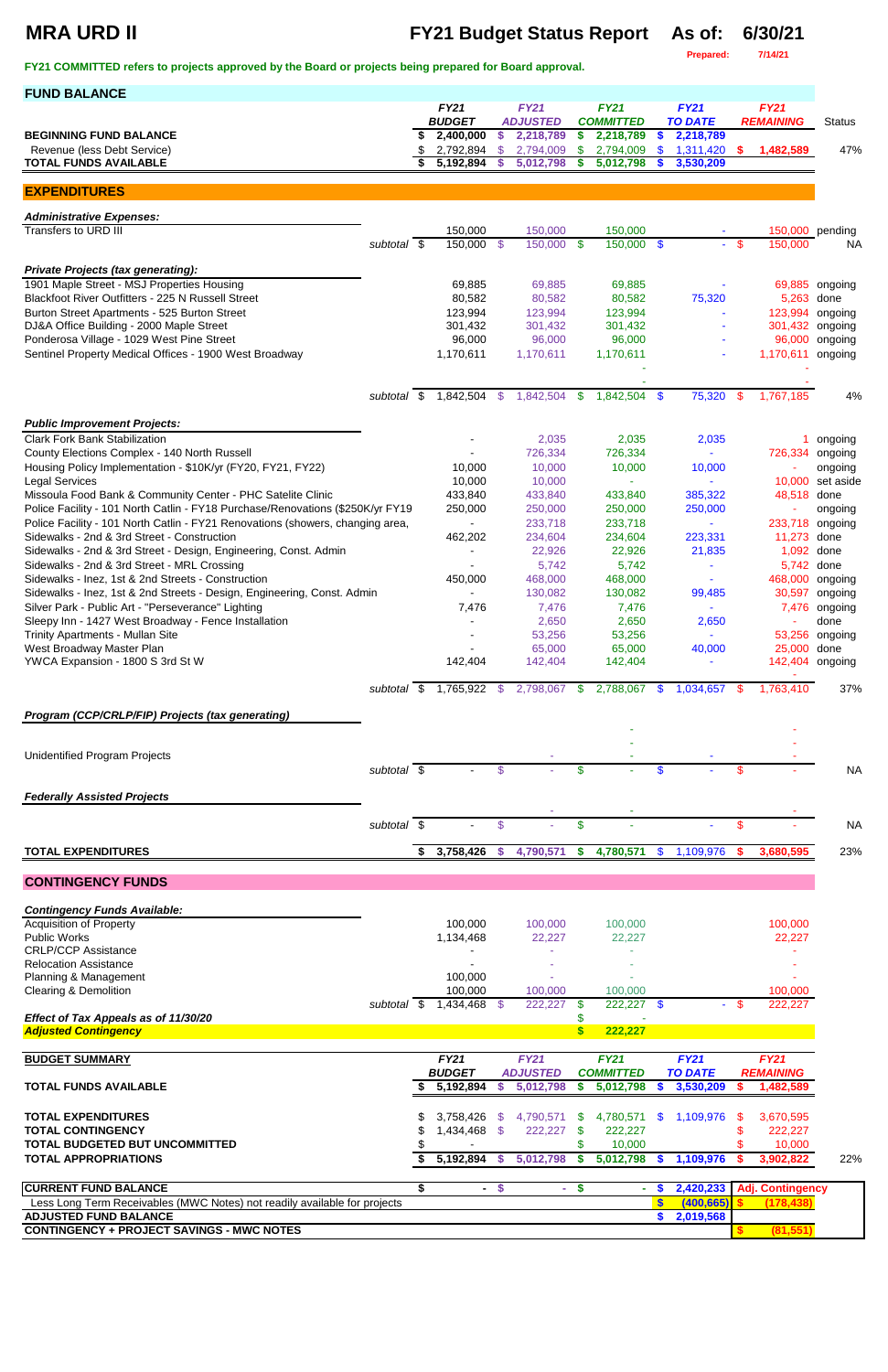# **MRA URD III FY21 Budget Status Report As of: 6/30/21**

**Prepared: 7/14/21**

| <b>FUND BALANCE</b>                                                                                                       |             |                                   |               |                                |                    |                                      |               |                               |     |                                      | <b>Status</b>               |
|---------------------------------------------------------------------------------------------------------------------------|-------------|-----------------------------------|---------------|--------------------------------|--------------------|--------------------------------------|---------------|-------------------------------|-----|--------------------------------------|-----------------------------|
|                                                                                                                           |             | <b>FY21</b><br><b>BUDGET</b>      |               | <b>FY21</b><br><b>ADJUSTED</b> |                    | <b>FY21</b><br><b>COMMITTED</b>      |               | <b>FY21</b><br><b>TO DATE</b> |     | <b>FY21</b><br><b>REMAINING</b>      | $\%$                        |
| <b>BEGINNING FUND BALANCE</b><br>Revenue (less Debt Service)                                                              |             | 3,054,135<br>4,259,504 \$         | -\$           | 3,724,045<br>4,508,036         | \$.<br>-\$         | 3,724,045<br>4,508,036               | \$<br>-\$     | 3,724,045<br>1,334,901        | -S  | 3,173,135 30%                        |                             |
| <b>TOTAL FUNDS AVAILABLE</b>                                                                                              |             | \$<br>7,313,639                   | -\$           | 8,232,081                      | s.                 | 8,232,081                            | - \$          | 5,058,946                     |     |                                      |                             |
| <b>EXPENDITURES</b>                                                                                                       |             |                                   |               |                                |                    |                                      |               |                               |     |                                      |                             |
| <b>Administrative Expenses:</b>                                                                                           |             |                                   |               |                                |                    |                                      |               |                               |     |                                      |                             |
| <b>Personnel Services</b>                                                                                                 |             | 660,538                           |               | 660,538                        |                    | 660,538                              |               | 691,723                       |     | (31, 185)                            |                             |
| Supplies                                                                                                                  |             | 9,126                             |               | 9,126                          |                    | 9,126                                |               | 5,226                         |     | 3,900                                |                             |
| <b>Purchased Services</b><br><b>Grants &amp; Contributions</b>                                                            |             | 352,200                           |               | 352,200                        |                    | 352,200                              |               | 179,611                       |     | 172,589                              |                             |
| Capital Outlay                                                                                                            |             |                                   |               |                                |                    |                                      |               |                               |     |                                      |                             |
|                                                                                                                           | subtotal \$ | 1,021,864 \$                      |               | 1,021,864 \$                   |                    | 1,021,864 \$                         |               | 876,561 \$                    |     | 145,303 86%                          |                             |
| <b>Private Projects (tax generating):</b>                                                                                 |             |                                   |               |                                |                    |                                      |               |                               |     |                                      |                             |
| Aspen Grove Therapy & Wellness<br>Horizon Credit Union - 1502 Dearborn Avenue                                             |             | 104,200                           |               | 104,200<br>13,607              |                    | 104,200<br>13,607                    |               | 97,105                        |     | 7,095 done                           | 13,607 ongoing              |
| Tremper's Kent Plaza - 1200-1210 West Kent Ave                                                                            |             | 226,100                           |               | 226,100                        |                    | 226,100                              |               | 187,139                       |     | 38,961                               | ongoing                     |
|                                                                                                                           |             |                                   |               |                                |                    |                                      |               |                               |     |                                      |                             |
|                                                                                                                           | subtotal \$ | 330,300 \$                        |               | 343,907 \$                     |                    | 343,907 \$                           |               | 284,244 \$                    |     | 59,663 83%                           |                             |
| <b>Public Improvement Projects:</b>                                                                                       |             |                                   |               |                                |                    |                                      |               |                               |     |                                      |                             |
| Brooks Street Corridor - TOD Infrastructure Study                                                                         |             | 60,045                            |               | 60,045                         |                    | 60,045                               |               | 9,975                         |     |                                      | 50,070 ongoing              |
| Housing Policy Implementation - \$10K/yr (FY20, FY21, FY22)<br><b>Legal Services</b>                                      |             | 10,000<br>10,000                  |               | 10,000<br>10,000               |                    | 10,000                               |               | 10,000                        |     |                                      | ongoing<br>10,000 set aside |
| Mary Avenue West - Bond - Street Trees                                                                                    |             | 13,474                            |               | 13,474                         |                    | 13,474                               |               |                               |     |                                      | 13,474 ongoing              |
| Missoula County Fairgrounds - 1101 South Avenue West<br><b>MRA Communication Plan</b>                                     |             | 1,155,500                         |               | 1,155,500<br>56,500            |                    | 1,155,500<br>56,500                  |               | 1,155,500                     |     |                                      | ongoing<br>56,500 ongoing   |
| MRL Bond - Remaining to Transfer to DS                                                                                    |             | 141,709                           |               | 141,709                        |                    | 141,709                              |               | 77,900                        |     | 63,809 done                          |                             |
| MRL Property - 1835 North Avenue - Building Deconstruction                                                                |             |                                   |               | 24,800                         |                    | 24,800                               |               |                               |     | 24,800                               | ongoing                     |
| MRL Property - 1919 North Avenue (SHEC) - Building Acquisition<br>MRL Property - Temporary Fence                          |             |                                   |               | 46,500<br>1,800                |                    | 46,500<br>1,800                      |               | 46,500<br>1,800               |     |                                      | done<br>done                |
| MRL Property - Voluntary Cleanup Plan - Environmental Assessment                                                          |             |                                   |               | 36,000                         |                    | 36,000                               |               |                               |     |                                      | 36,000 ongoing              |
| Sidewalks - URD III Northern - Phase 1 - Construction<br>Sidewalks - URD III Northern - Phase 1 - Design/Eng/Const. Admin |             | 271,498<br>31,727                 |               | 271,498<br>26,363              |                    | 271,498<br>26,363                    |               | 256,534<br>27,912             |     | 14,964 done<br>$(1,549)$ done        |                             |
| Sidewalks - URD III Northern - Phase 2 - Construction                                                                     |             | 510,000                           |               | 473,145                        |                    | 473,145                              |               | 70,057                        |     | 403,088 ongoing                      |                             |
| Sidewalks - URD III Northern - Phase 2 - Design/Eng/Const. Admin                                                          |             |                                   |               | 56,600                         |                    | 56,600                               |               | 28,315                        |     |                                      | 28,285 ongoing              |
| South Reserve Pedestrian Bridge - Upgrades<br><b>Street Trees</b>                                                         |             | 6,610                             |               | 30,150<br>6,610                |                    | 30,150<br>6,610                      |               | 30,150                        |     |                                      | done<br>6,610 ongoing       |
|                                                                                                                           |             |                                   |               |                                |                    |                                      |               |                               |     |                                      |                             |
|                                                                                                                           | subtotal \$ | 2,210,563 \$                      |               | 2,420,694 \$                   |                    | 2,410,694                            | - \$          | 1,714,644 \$                  |     | 706,050 71%                          |                             |
| <b>Façade Improvement Program Projects (tax generating)</b>                                                               |             |                                   |               |                                |                    |                                      |               |                               |     |                                      |                             |
| <b>Uncommitted Program Funds</b><br>3100 Brooks Street - Align Properties LLC                                             |             |                                   |               | 50,000                         |                    | 50,000                               |               |                               |     |                                      | 50,000 ongoing              |
| Aspen Grove Therapy & Wellness                                                                                            |             | 50,000                            |               | 50,000                         |                    | 50,000                               |               | 50,000                        |     |                                      | done                        |
| Horizon Credit Union - 1502 Dearborn Avenue<br>The Dram Shop Central - 2700 Paxson Street                                 |             | 50,000                            |               | 50,000<br>50,000               |                    | 50,000<br>50,000                     |               | 50,000                        |     |                                      | 50,000 ongoing<br>done      |
| Tremper's Kent Plaza - 1200-1210 West Kent Ave                                                                            |             | 150,000                           |               | 150,000                        |                    | 150,000                              |               | 150,000                       |     |                                      | done                        |
|                                                                                                                           | subtotal \$ | $250,000$ \$                      |               | 350,000 \$                     |                    | 350,000 \$                           |               | 250,000 \$                    |     | 100,000 71%                          |                             |
|                                                                                                                           |             |                                   |               |                                |                    |                                      |               |                               |     |                                      |                             |
| <b>Federally Assisted Projects</b><br>None                                                                                |             |                                   |               |                                |                    |                                      |               |                               |     |                                      |                             |
|                                                                                                                           | subtotal \$ | $\sim$                            | $\sqrt[6]{3}$ | $\omega$ .                     | $\mathbf{\hat{s}}$ | $\sim$                               | $\mathbf{\$}$ | ÷.                            | -\$ |                                      |                             |
| <b>TOTAL EXPENDITURES</b>                                                                                                 |             | \$<br>3,812,727 \$                |               | 4,136,465                      | - \$               | 4,126,465                            | -\$           | 3,125,449                     |     | 1,011,016 76%                        |                             |
|                                                                                                                           |             |                                   |               |                                |                    |                                      |               |                               |     |                                      |                             |
| <b>CONTINGENCY FUNDS</b>                                                                                                  |             |                                   |               |                                |                    |                                      |               |                               |     |                                      |                             |
| <b>Contingency Funds Available:</b>                                                                                       |             |                                   |               |                                |                    |                                      |               |                               |     |                                      |                             |
| Admin Year-End Set Aside                                                                                                  |             | 500,000                           |               | 500,000                        |                    | 500,000                              |               |                               |     | 500,000                              |                             |
| <b>Acquisition of Property</b>                                                                                            |             | 100,000                           |               | 100,000                        |                    | 100,000                              |               |                               |     | 100,000                              |                             |
| Public Works                                                                                                              |             | 2,700,912                         |               | 3,295,616                      |                    | 3,295,616                            |               |                               |     | 3,295,616                            |                             |
| <b>MRA Programs</b><br><b>Relocation Assistance</b>                                                                       |             |                                   |               |                                |                    |                                      |               |                               |     |                                      |                             |
| Planning & Management                                                                                                     |             | 100,000                           |               | 100,000                        |                    | 100,000                              |               |                               |     | 100,000                              |                             |
| <b>Clearing &amp; Demolition</b>                                                                                          | subtotal \$ | 100,000<br>3,000,912 \$           |               | 100,000<br>3,595,616           | S.                 | 100,000<br>3,595,616 \$              |               |                               |     | 100,000<br>3,595,616                 |                             |
| Effect of Tax Appeals as of 11/30/20                                                                                      |             |                                   |               |                                | \$                 | (2,613)                              |               |                               |     |                                      |                             |
| <b>Adjusted Contingency</b>                                                                                               |             |                                   |               |                                | $\mathbf{s}$       | 3,593,003                            |               |                               |     |                                      |                             |
| <b>BUDGET SUMMARY</b>                                                                                                     |             | <b>FY21</b>                       |               | <b>FY21</b>                    |                    | <b>FY21</b>                          |               | <b>FY21</b>                   |     | <b>FY21</b>                          |                             |
| <b>TOTAL FUNDS AVAILABLE</b>                                                                                              |             | <i><b>BUDGET</b></i><br>7,313,639 | -S            | <b>ADJUSTED</b><br>8,232,081   | S.                 | <i><b>COMMITTED</b></i><br>8,232,081 | - \$          | TO DATE<br>5,058,946          | S   | <i><b>REMAINING</b></i><br>3,173,135 |                             |
|                                                                                                                           |             |                                   |               |                                |                    |                                      |               |                               |     |                                      |                             |
| <b>TOTAL EXPENDITURES</b>                                                                                                 |             | 3,812,727 \$                      |               | 4,136,465 \$                   |                    | 4,126,465 \$                         |               | 3,125,449                     |     | 1,001,016                            |                             |
| <b>TOTAL ADMIN SET ASIDE</b><br><b>TOTAL CONTINGENCY</b>                                                                  |             | 500,000 \$<br>3,000,912 \$        |               | 500,000 \$<br>3,595,616        | - \$               | 500,000 \$<br>3,595,616              |               |                               |     | 500,000<br>3,595,616                 |                             |
| TOTAL BUDGETED BUT UNCOMMITTED                                                                                            |             |                                   |               |                                |                    | 10,000                               |               |                               |     | 10,000                               |                             |
| <b>TOTAL BUDGET</b>                                                                                                       |             | 7,313,639 \$                      |               | 8,232,081                      | S.                 | 8,232,081                            | - 5           | 3,125,449                     |     | 5,106,632 38%                        |                             |
| <b>CURRENT FUND BALANCE</b>                                                                                               |             | $\sim$                            | \$            | $\sim$                         | \$                 | $\sim$                               | S             | 1,933,497                     |     | <b>Adj. Contingency</b>              |                             |
| Less Long Term Receivables (MWC Notes & FIP Notes) not readily available for projects<br><b>ADJUSTED FUND BALANCE</b>     |             |                                   |               |                                |                    |                                      | \$<br>\$      | (197, 568)<br>1,735,929       |     | 3,395,435                            |                             |
| <b>CONTINGENCY + PROJECT SAVINGS - NOTES RECEIVABLE</b>                                                                   |             |                                   |               |                                |                    |                                      |               |                               |     | 3,479,754                            |                             |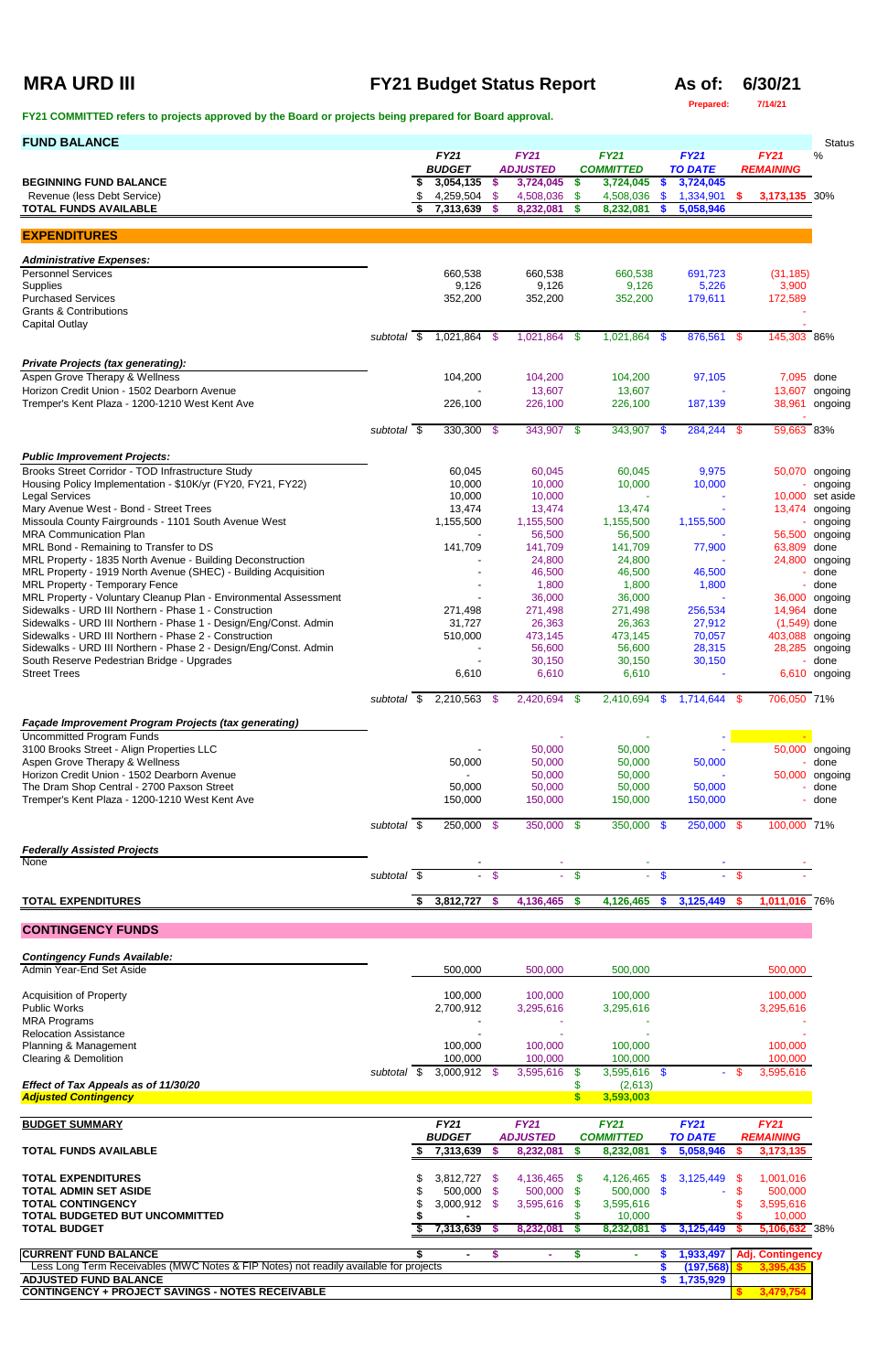### **MRA NORTH RESERVE/SCOTT ST URD FY21 Budget Status Report As of: 6/30/21**

**Prepared: 7/14/21**

| <b>FY21</b><br><b>FY21</b><br><b>FY21</b><br><b>FY21</b><br><b>FY21</b><br><b>BUDGET</b><br><b>ADJUSTED</b><br><b>COMMITTED</b><br><b>TO DATE</b><br><b>REMAINING</b><br><b>Status</b><br>1,148,357<br>1,141,830<br>1,141,830<br><b>BEGINNING FUND BALANCE</b><br>s.<br>1,141,830<br>\$<br>-S<br>\$<br>\$<br>7,389,588<br>\$<br>7,398,833<br>6,534,412 \$<br>Revenue (less Debt Service)<br>\$<br>7,398,833<br>\$<br>864,421 88%<br>8,537,945<br>7,676,242<br><b>TOTAL FUNDS AVAILABLE</b><br>8,540,663<br>\$<br>8,540,663<br><b>EXPENDITURES</b><br><b>Administrative Expenses:</b><br>Transfers to URD III<br>25,000<br>25,000<br>25,000<br>25,000 pending<br>25,000<br>subtotal \$<br>25,000<br>-\$<br>25,000 \$<br>$\mathbf{s}$<br>25,000 NA<br>\$<br>Private Projects (tax generating):<br>\$723,514 Scott Street Village - Phase II & III - Transfer to DS<br>259,047<br>259,047<br>259,047<br>259,047<br>- done<br>Scott Street Property - Development Plan<br>226,160<br>226,160 ongoing<br>226,160<br>259,047 \$<br>subtotal \$<br>259,047 \$<br>485,207<br>485,207<br>226,160 53%<br>- \$<br><b>S</b><br><b>Public Improvement Projects:</b><br>Housing Policy Implementation - \$10K (FY20, FY21, FY22)<br>10,000<br>10,000<br>10,000<br>10,000<br>ongoing<br>Missoula Cemetery - Strategic Plan<br>12,750<br>12,750<br>12,750<br>12,750<br>ongoing<br>Public Works - Maintenance Facility Plan<br>28,817<br>28,817<br>28,817<br>28,817 ongoing<br>$\blacksquare$<br>Scott Street Property - Series 2020AB Bond - Purchase & Fees<br>6,508,151<br>6,508,151<br>6,508,151<br>6,508,151<br>done<br>Scott Street Property - Series 2020AB Bond - COI<br>63,020<br>63,020<br>63,020<br>$(192)$ done<br>63,212<br>Scott Street Property - Series 2020AB Bond - Rounding - Transfer to DS<br>1,629<br>1,629<br>1,629<br>1,629<br>ongoing<br>Scott Street Property - Feasibility Due Dilligence, Misc<br>23,800<br>23,800<br>21,773<br>23,800<br>2,027<br>done<br>Villagio Housing Project - Otis & Shakespeare<br>1,339,178<br>1,339,178<br>1,339,178<br>1,339,178 ongoing<br>÷,<br>subtotal $\frac{1}{2}$ 7,987,345 $\frac{1}{2}$<br>7,987,345<br>- \$<br>7,987,345<br>6,596,140<br>1,391,205 83%<br>- \$<br><b>Program Projects (tax generating)</b><br>subtotal \$<br>\$<br>\$<br>\$<br><b>NA</b><br>8,271,392<br><b>TOTAL EXPENDITURES</b><br>\$<br>8,497,552<br>8,497,552<br>6,855,187<br>1,642,365 81%<br>s.<br>S<br>S<br><b>CONTINGENCY FUNDS</b><br><b>Contingency Funds Available:</b><br><b>Acquisition of Property</b><br><b>Public Works</b><br>216,553<br>43,111<br>43,111<br>43,111<br><b>CRLP/CCP Assistance</b><br><b>Relocation Assistance</b><br>Planning & Management<br>50,000<br><b>Clearing &amp; Demolition</b><br>$\overline{\phantom{a}}$<br>subtotal \$<br>266,553 \$<br>43,111<br>\$<br>43,111 \$<br>43,111<br>Effect of Tax Appeals as of 11/30/20<br>\$<br>43,111<br><b>Adjusted Contingency</b><br>$\boldsymbol{s}$<br><b>FY21</b><br><b>FY21</b><br><b>FY21</b><br><b>FY21</b><br><b>FY21</b><br><b>BUDGET SUMMARY</b><br><b>BUDGET</b><br><b>ADJUSTED</b><br><b>TO DATE</b><br><b>COMMITTED</b><br><b>REMAINING</b><br>8,537,945<br>7,676,242<br><b>TOTAL FUNDS AVAILABLE</b><br>\$<br>8,540,663<br>\$<br>8,540,663<br>864,421<br>S<br>\$.<br>\$<br><b>TOTAL EXPENDITURES</b><br>6,855,187<br>8,271,392<br>8,497,552 \$<br>8,497,552 \$<br>1,642,365<br>\$<br>-S<br>-\$<br>\$<br><b>TOTAL CONTINGENCY</b><br>\$<br>266,553 \$<br>43,111<br>-\$<br>43,111<br>43,111<br>\$<br><b>TOTAL BUDGETED BUT UNCOMMITTED</b><br>\$<br>\$<br>÷<br>8,537,945<br>8,540,663<br>6,855,187<br>1,685,476 80%<br><b>TOTAL APPROPRIATIONS</b><br>\$<br>\$<br>8,540,663<br>s.<br>s<br>s<br><b>CURRENT FUND BALANCE</b><br>\$<br>$\mathbf{\$}$<br>821,054<br><b>Adj. Contingency</b><br>- \$<br>\$<br>$\omega_{\rm c}$<br>$\sim$<br>$\mathbf{s}$<br>(74, 608)<br>Less Long Term Receivables (MWC Notes) not readily available for projects<br>s.<br>(31, 497)<br><b>ADJUSTED FUND BALANCE</b><br>\$<br>746,447<br><b>CONTINGENCY + PROJECT SAVINGS - MWC NOTES</b><br>\$<br>(9, 724) | <b>FUND BALANCE</b> |  |  |  |  |  |  |
|-----------------------------------------------------------------------------------------------------------------------------------------------------------------------------------------------------------------------------------------------------------------------------------------------------------------------------------------------------------------------------------------------------------------------------------------------------------------------------------------------------------------------------------------------------------------------------------------------------------------------------------------------------------------------------------------------------------------------------------------------------------------------------------------------------------------------------------------------------------------------------------------------------------------------------------------------------------------------------------------------------------------------------------------------------------------------------------------------------------------------------------------------------------------------------------------------------------------------------------------------------------------------------------------------------------------------------------------------------------------------------------------------------------------------------------------------------------------------------------------------------------------------------------------------------------------------------------------------------------------------------------------------------------------------------------------------------------------------------------------------------------------------------------------------------------------------------------------------------------------------------------------------------------------------------------------------------------------------------------------------------------------------------------------------------------------------------------------------------------------------------------------------------------------------------------------------------------------------------------------------------------------------------------------------------------------------------------------------------------------------------------------------------------------------------------------------------------------------------------------------------------------------------------------------------------------------------------------------------------------------------------------------------------------------------------------------------------------------------------------------------------------------------------------------------------------------------------------------------------------------------------------------------------------------------------------------------------------------------------------------------------------------------------------------------------------------------------------------------------------------------------------------------------------------------------------------------------------------------------------------------------------------------------------------------------------------------------------------------------------------------------------------------------------------------------------------------------------------------------------------------------------------------------------------------------------------------------------------------------------------------------------------------------------------------------------------------------------------------------------------------------------------------------------------------------------------------------------------------------------------------------------------------------------------------------------------------------------------------------------------------------------------------------------------------------------------------------------------------|---------------------|--|--|--|--|--|--|
|                                                                                                                                                                                                                                                                                                                                                                                                                                                                                                                                                                                                                                                                                                                                                                                                                                                                                                                                                                                                                                                                                                                                                                                                                                                                                                                                                                                                                                                                                                                                                                                                                                                                                                                                                                                                                                                                                                                                                                                                                                                                                                                                                                                                                                                                                                                                                                                                                                                                                                                                                                                                                                                                                                                                                                                                                                                                                                                                                                                                                                                                                                                                                                                                                                                                                                                                                                                                                                                                                                                                                                                                                                                                                                                                                                                                                                                                                                                                                                                                                                                                                                     |                     |  |  |  |  |  |  |
|                                                                                                                                                                                                                                                                                                                                                                                                                                                                                                                                                                                                                                                                                                                                                                                                                                                                                                                                                                                                                                                                                                                                                                                                                                                                                                                                                                                                                                                                                                                                                                                                                                                                                                                                                                                                                                                                                                                                                                                                                                                                                                                                                                                                                                                                                                                                                                                                                                                                                                                                                                                                                                                                                                                                                                                                                                                                                                                                                                                                                                                                                                                                                                                                                                                                                                                                                                                                                                                                                                                                                                                                                                                                                                                                                                                                                                                                                                                                                                                                                                                                                                     |                     |  |  |  |  |  |  |
|                                                                                                                                                                                                                                                                                                                                                                                                                                                                                                                                                                                                                                                                                                                                                                                                                                                                                                                                                                                                                                                                                                                                                                                                                                                                                                                                                                                                                                                                                                                                                                                                                                                                                                                                                                                                                                                                                                                                                                                                                                                                                                                                                                                                                                                                                                                                                                                                                                                                                                                                                                                                                                                                                                                                                                                                                                                                                                                                                                                                                                                                                                                                                                                                                                                                                                                                                                                                                                                                                                                                                                                                                                                                                                                                                                                                                                                                                                                                                                                                                                                                                                     |                     |  |  |  |  |  |  |
|                                                                                                                                                                                                                                                                                                                                                                                                                                                                                                                                                                                                                                                                                                                                                                                                                                                                                                                                                                                                                                                                                                                                                                                                                                                                                                                                                                                                                                                                                                                                                                                                                                                                                                                                                                                                                                                                                                                                                                                                                                                                                                                                                                                                                                                                                                                                                                                                                                                                                                                                                                                                                                                                                                                                                                                                                                                                                                                                                                                                                                                                                                                                                                                                                                                                                                                                                                                                                                                                                                                                                                                                                                                                                                                                                                                                                                                                                                                                                                                                                                                                                                     |                     |  |  |  |  |  |  |
|                                                                                                                                                                                                                                                                                                                                                                                                                                                                                                                                                                                                                                                                                                                                                                                                                                                                                                                                                                                                                                                                                                                                                                                                                                                                                                                                                                                                                                                                                                                                                                                                                                                                                                                                                                                                                                                                                                                                                                                                                                                                                                                                                                                                                                                                                                                                                                                                                                                                                                                                                                                                                                                                                                                                                                                                                                                                                                                                                                                                                                                                                                                                                                                                                                                                                                                                                                                                                                                                                                                                                                                                                                                                                                                                                                                                                                                                                                                                                                                                                                                                                                     |                     |  |  |  |  |  |  |
|                                                                                                                                                                                                                                                                                                                                                                                                                                                                                                                                                                                                                                                                                                                                                                                                                                                                                                                                                                                                                                                                                                                                                                                                                                                                                                                                                                                                                                                                                                                                                                                                                                                                                                                                                                                                                                                                                                                                                                                                                                                                                                                                                                                                                                                                                                                                                                                                                                                                                                                                                                                                                                                                                                                                                                                                                                                                                                                                                                                                                                                                                                                                                                                                                                                                                                                                                                                                                                                                                                                                                                                                                                                                                                                                                                                                                                                                                                                                                                                                                                                                                                     |                     |  |  |  |  |  |  |
|                                                                                                                                                                                                                                                                                                                                                                                                                                                                                                                                                                                                                                                                                                                                                                                                                                                                                                                                                                                                                                                                                                                                                                                                                                                                                                                                                                                                                                                                                                                                                                                                                                                                                                                                                                                                                                                                                                                                                                                                                                                                                                                                                                                                                                                                                                                                                                                                                                                                                                                                                                                                                                                                                                                                                                                                                                                                                                                                                                                                                                                                                                                                                                                                                                                                                                                                                                                                                                                                                                                                                                                                                                                                                                                                                                                                                                                                                                                                                                                                                                                                                                     |                     |  |  |  |  |  |  |
|                                                                                                                                                                                                                                                                                                                                                                                                                                                                                                                                                                                                                                                                                                                                                                                                                                                                                                                                                                                                                                                                                                                                                                                                                                                                                                                                                                                                                                                                                                                                                                                                                                                                                                                                                                                                                                                                                                                                                                                                                                                                                                                                                                                                                                                                                                                                                                                                                                                                                                                                                                                                                                                                                                                                                                                                                                                                                                                                                                                                                                                                                                                                                                                                                                                                                                                                                                                                                                                                                                                                                                                                                                                                                                                                                                                                                                                                                                                                                                                                                                                                                                     |                     |  |  |  |  |  |  |
|                                                                                                                                                                                                                                                                                                                                                                                                                                                                                                                                                                                                                                                                                                                                                                                                                                                                                                                                                                                                                                                                                                                                                                                                                                                                                                                                                                                                                                                                                                                                                                                                                                                                                                                                                                                                                                                                                                                                                                                                                                                                                                                                                                                                                                                                                                                                                                                                                                                                                                                                                                                                                                                                                                                                                                                                                                                                                                                                                                                                                                                                                                                                                                                                                                                                                                                                                                                                                                                                                                                                                                                                                                                                                                                                                                                                                                                                                                                                                                                                                                                                                                     |                     |  |  |  |  |  |  |
|                                                                                                                                                                                                                                                                                                                                                                                                                                                                                                                                                                                                                                                                                                                                                                                                                                                                                                                                                                                                                                                                                                                                                                                                                                                                                                                                                                                                                                                                                                                                                                                                                                                                                                                                                                                                                                                                                                                                                                                                                                                                                                                                                                                                                                                                                                                                                                                                                                                                                                                                                                                                                                                                                                                                                                                                                                                                                                                                                                                                                                                                                                                                                                                                                                                                                                                                                                                                                                                                                                                                                                                                                                                                                                                                                                                                                                                                                                                                                                                                                                                                                                     |                     |  |  |  |  |  |  |
|                                                                                                                                                                                                                                                                                                                                                                                                                                                                                                                                                                                                                                                                                                                                                                                                                                                                                                                                                                                                                                                                                                                                                                                                                                                                                                                                                                                                                                                                                                                                                                                                                                                                                                                                                                                                                                                                                                                                                                                                                                                                                                                                                                                                                                                                                                                                                                                                                                                                                                                                                                                                                                                                                                                                                                                                                                                                                                                                                                                                                                                                                                                                                                                                                                                                                                                                                                                                                                                                                                                                                                                                                                                                                                                                                                                                                                                                                                                                                                                                                                                                                                     |                     |  |  |  |  |  |  |
|                                                                                                                                                                                                                                                                                                                                                                                                                                                                                                                                                                                                                                                                                                                                                                                                                                                                                                                                                                                                                                                                                                                                                                                                                                                                                                                                                                                                                                                                                                                                                                                                                                                                                                                                                                                                                                                                                                                                                                                                                                                                                                                                                                                                                                                                                                                                                                                                                                                                                                                                                                                                                                                                                                                                                                                                                                                                                                                                                                                                                                                                                                                                                                                                                                                                                                                                                                                                                                                                                                                                                                                                                                                                                                                                                                                                                                                                                                                                                                                                                                                                                                     |                     |  |  |  |  |  |  |
|                                                                                                                                                                                                                                                                                                                                                                                                                                                                                                                                                                                                                                                                                                                                                                                                                                                                                                                                                                                                                                                                                                                                                                                                                                                                                                                                                                                                                                                                                                                                                                                                                                                                                                                                                                                                                                                                                                                                                                                                                                                                                                                                                                                                                                                                                                                                                                                                                                                                                                                                                                                                                                                                                                                                                                                                                                                                                                                                                                                                                                                                                                                                                                                                                                                                                                                                                                                                                                                                                                                                                                                                                                                                                                                                                                                                                                                                                                                                                                                                                                                                                                     |                     |  |  |  |  |  |  |
|                                                                                                                                                                                                                                                                                                                                                                                                                                                                                                                                                                                                                                                                                                                                                                                                                                                                                                                                                                                                                                                                                                                                                                                                                                                                                                                                                                                                                                                                                                                                                                                                                                                                                                                                                                                                                                                                                                                                                                                                                                                                                                                                                                                                                                                                                                                                                                                                                                                                                                                                                                                                                                                                                                                                                                                                                                                                                                                                                                                                                                                                                                                                                                                                                                                                                                                                                                                                                                                                                                                                                                                                                                                                                                                                                                                                                                                                                                                                                                                                                                                                                                     |                     |  |  |  |  |  |  |
|                                                                                                                                                                                                                                                                                                                                                                                                                                                                                                                                                                                                                                                                                                                                                                                                                                                                                                                                                                                                                                                                                                                                                                                                                                                                                                                                                                                                                                                                                                                                                                                                                                                                                                                                                                                                                                                                                                                                                                                                                                                                                                                                                                                                                                                                                                                                                                                                                                                                                                                                                                                                                                                                                                                                                                                                                                                                                                                                                                                                                                                                                                                                                                                                                                                                                                                                                                                                                                                                                                                                                                                                                                                                                                                                                                                                                                                                                                                                                                                                                                                                                                     |                     |  |  |  |  |  |  |
|                                                                                                                                                                                                                                                                                                                                                                                                                                                                                                                                                                                                                                                                                                                                                                                                                                                                                                                                                                                                                                                                                                                                                                                                                                                                                                                                                                                                                                                                                                                                                                                                                                                                                                                                                                                                                                                                                                                                                                                                                                                                                                                                                                                                                                                                                                                                                                                                                                                                                                                                                                                                                                                                                                                                                                                                                                                                                                                                                                                                                                                                                                                                                                                                                                                                                                                                                                                                                                                                                                                                                                                                                                                                                                                                                                                                                                                                                                                                                                                                                                                                                                     |                     |  |  |  |  |  |  |
|                                                                                                                                                                                                                                                                                                                                                                                                                                                                                                                                                                                                                                                                                                                                                                                                                                                                                                                                                                                                                                                                                                                                                                                                                                                                                                                                                                                                                                                                                                                                                                                                                                                                                                                                                                                                                                                                                                                                                                                                                                                                                                                                                                                                                                                                                                                                                                                                                                                                                                                                                                                                                                                                                                                                                                                                                                                                                                                                                                                                                                                                                                                                                                                                                                                                                                                                                                                                                                                                                                                                                                                                                                                                                                                                                                                                                                                                                                                                                                                                                                                                                                     |                     |  |  |  |  |  |  |
|                                                                                                                                                                                                                                                                                                                                                                                                                                                                                                                                                                                                                                                                                                                                                                                                                                                                                                                                                                                                                                                                                                                                                                                                                                                                                                                                                                                                                                                                                                                                                                                                                                                                                                                                                                                                                                                                                                                                                                                                                                                                                                                                                                                                                                                                                                                                                                                                                                                                                                                                                                                                                                                                                                                                                                                                                                                                                                                                                                                                                                                                                                                                                                                                                                                                                                                                                                                                                                                                                                                                                                                                                                                                                                                                                                                                                                                                                                                                                                                                                                                                                                     |                     |  |  |  |  |  |  |
|                                                                                                                                                                                                                                                                                                                                                                                                                                                                                                                                                                                                                                                                                                                                                                                                                                                                                                                                                                                                                                                                                                                                                                                                                                                                                                                                                                                                                                                                                                                                                                                                                                                                                                                                                                                                                                                                                                                                                                                                                                                                                                                                                                                                                                                                                                                                                                                                                                                                                                                                                                                                                                                                                                                                                                                                                                                                                                                                                                                                                                                                                                                                                                                                                                                                                                                                                                                                                                                                                                                                                                                                                                                                                                                                                                                                                                                                                                                                                                                                                                                                                                     |                     |  |  |  |  |  |  |
|                                                                                                                                                                                                                                                                                                                                                                                                                                                                                                                                                                                                                                                                                                                                                                                                                                                                                                                                                                                                                                                                                                                                                                                                                                                                                                                                                                                                                                                                                                                                                                                                                                                                                                                                                                                                                                                                                                                                                                                                                                                                                                                                                                                                                                                                                                                                                                                                                                                                                                                                                                                                                                                                                                                                                                                                                                                                                                                                                                                                                                                                                                                                                                                                                                                                                                                                                                                                                                                                                                                                                                                                                                                                                                                                                                                                                                                                                                                                                                                                                                                                                                     |                     |  |  |  |  |  |  |
|                                                                                                                                                                                                                                                                                                                                                                                                                                                                                                                                                                                                                                                                                                                                                                                                                                                                                                                                                                                                                                                                                                                                                                                                                                                                                                                                                                                                                                                                                                                                                                                                                                                                                                                                                                                                                                                                                                                                                                                                                                                                                                                                                                                                                                                                                                                                                                                                                                                                                                                                                                                                                                                                                                                                                                                                                                                                                                                                                                                                                                                                                                                                                                                                                                                                                                                                                                                                                                                                                                                                                                                                                                                                                                                                                                                                                                                                                                                                                                                                                                                                                                     |                     |  |  |  |  |  |  |
|                                                                                                                                                                                                                                                                                                                                                                                                                                                                                                                                                                                                                                                                                                                                                                                                                                                                                                                                                                                                                                                                                                                                                                                                                                                                                                                                                                                                                                                                                                                                                                                                                                                                                                                                                                                                                                                                                                                                                                                                                                                                                                                                                                                                                                                                                                                                                                                                                                                                                                                                                                                                                                                                                                                                                                                                                                                                                                                                                                                                                                                                                                                                                                                                                                                                                                                                                                                                                                                                                                                                                                                                                                                                                                                                                                                                                                                                                                                                                                                                                                                                                                     |                     |  |  |  |  |  |  |
|                                                                                                                                                                                                                                                                                                                                                                                                                                                                                                                                                                                                                                                                                                                                                                                                                                                                                                                                                                                                                                                                                                                                                                                                                                                                                                                                                                                                                                                                                                                                                                                                                                                                                                                                                                                                                                                                                                                                                                                                                                                                                                                                                                                                                                                                                                                                                                                                                                                                                                                                                                                                                                                                                                                                                                                                                                                                                                                                                                                                                                                                                                                                                                                                                                                                                                                                                                                                                                                                                                                                                                                                                                                                                                                                                                                                                                                                                                                                                                                                                                                                                                     |                     |  |  |  |  |  |  |
|                                                                                                                                                                                                                                                                                                                                                                                                                                                                                                                                                                                                                                                                                                                                                                                                                                                                                                                                                                                                                                                                                                                                                                                                                                                                                                                                                                                                                                                                                                                                                                                                                                                                                                                                                                                                                                                                                                                                                                                                                                                                                                                                                                                                                                                                                                                                                                                                                                                                                                                                                                                                                                                                                                                                                                                                                                                                                                                                                                                                                                                                                                                                                                                                                                                                                                                                                                                                                                                                                                                                                                                                                                                                                                                                                                                                                                                                                                                                                                                                                                                                                                     |                     |  |  |  |  |  |  |
|                                                                                                                                                                                                                                                                                                                                                                                                                                                                                                                                                                                                                                                                                                                                                                                                                                                                                                                                                                                                                                                                                                                                                                                                                                                                                                                                                                                                                                                                                                                                                                                                                                                                                                                                                                                                                                                                                                                                                                                                                                                                                                                                                                                                                                                                                                                                                                                                                                                                                                                                                                                                                                                                                                                                                                                                                                                                                                                                                                                                                                                                                                                                                                                                                                                                                                                                                                                                                                                                                                                                                                                                                                                                                                                                                                                                                                                                                                                                                                                                                                                                                                     |                     |  |  |  |  |  |  |
|                                                                                                                                                                                                                                                                                                                                                                                                                                                                                                                                                                                                                                                                                                                                                                                                                                                                                                                                                                                                                                                                                                                                                                                                                                                                                                                                                                                                                                                                                                                                                                                                                                                                                                                                                                                                                                                                                                                                                                                                                                                                                                                                                                                                                                                                                                                                                                                                                                                                                                                                                                                                                                                                                                                                                                                                                                                                                                                                                                                                                                                                                                                                                                                                                                                                                                                                                                                                                                                                                                                                                                                                                                                                                                                                                                                                                                                                                                                                                                                                                                                                                                     |                     |  |  |  |  |  |  |
|                                                                                                                                                                                                                                                                                                                                                                                                                                                                                                                                                                                                                                                                                                                                                                                                                                                                                                                                                                                                                                                                                                                                                                                                                                                                                                                                                                                                                                                                                                                                                                                                                                                                                                                                                                                                                                                                                                                                                                                                                                                                                                                                                                                                                                                                                                                                                                                                                                                                                                                                                                                                                                                                                                                                                                                                                                                                                                                                                                                                                                                                                                                                                                                                                                                                                                                                                                                                                                                                                                                                                                                                                                                                                                                                                                                                                                                                                                                                                                                                                                                                                                     |                     |  |  |  |  |  |  |
|                                                                                                                                                                                                                                                                                                                                                                                                                                                                                                                                                                                                                                                                                                                                                                                                                                                                                                                                                                                                                                                                                                                                                                                                                                                                                                                                                                                                                                                                                                                                                                                                                                                                                                                                                                                                                                                                                                                                                                                                                                                                                                                                                                                                                                                                                                                                                                                                                                                                                                                                                                                                                                                                                                                                                                                                                                                                                                                                                                                                                                                                                                                                                                                                                                                                                                                                                                                                                                                                                                                                                                                                                                                                                                                                                                                                                                                                                                                                                                                                                                                                                                     |                     |  |  |  |  |  |  |
|                                                                                                                                                                                                                                                                                                                                                                                                                                                                                                                                                                                                                                                                                                                                                                                                                                                                                                                                                                                                                                                                                                                                                                                                                                                                                                                                                                                                                                                                                                                                                                                                                                                                                                                                                                                                                                                                                                                                                                                                                                                                                                                                                                                                                                                                                                                                                                                                                                                                                                                                                                                                                                                                                                                                                                                                                                                                                                                                                                                                                                                                                                                                                                                                                                                                                                                                                                                                                                                                                                                                                                                                                                                                                                                                                                                                                                                                                                                                                                                                                                                                                                     |                     |  |  |  |  |  |  |
|                                                                                                                                                                                                                                                                                                                                                                                                                                                                                                                                                                                                                                                                                                                                                                                                                                                                                                                                                                                                                                                                                                                                                                                                                                                                                                                                                                                                                                                                                                                                                                                                                                                                                                                                                                                                                                                                                                                                                                                                                                                                                                                                                                                                                                                                                                                                                                                                                                                                                                                                                                                                                                                                                                                                                                                                                                                                                                                                                                                                                                                                                                                                                                                                                                                                                                                                                                                                                                                                                                                                                                                                                                                                                                                                                                                                                                                                                                                                                                                                                                                                                                     |                     |  |  |  |  |  |  |
|                                                                                                                                                                                                                                                                                                                                                                                                                                                                                                                                                                                                                                                                                                                                                                                                                                                                                                                                                                                                                                                                                                                                                                                                                                                                                                                                                                                                                                                                                                                                                                                                                                                                                                                                                                                                                                                                                                                                                                                                                                                                                                                                                                                                                                                                                                                                                                                                                                                                                                                                                                                                                                                                                                                                                                                                                                                                                                                                                                                                                                                                                                                                                                                                                                                                                                                                                                                                                                                                                                                                                                                                                                                                                                                                                                                                                                                                                                                                                                                                                                                                                                     |                     |  |  |  |  |  |  |
|                                                                                                                                                                                                                                                                                                                                                                                                                                                                                                                                                                                                                                                                                                                                                                                                                                                                                                                                                                                                                                                                                                                                                                                                                                                                                                                                                                                                                                                                                                                                                                                                                                                                                                                                                                                                                                                                                                                                                                                                                                                                                                                                                                                                                                                                                                                                                                                                                                                                                                                                                                                                                                                                                                                                                                                                                                                                                                                                                                                                                                                                                                                                                                                                                                                                                                                                                                                                                                                                                                                                                                                                                                                                                                                                                                                                                                                                                                                                                                                                                                                                                                     |                     |  |  |  |  |  |  |
|                                                                                                                                                                                                                                                                                                                                                                                                                                                                                                                                                                                                                                                                                                                                                                                                                                                                                                                                                                                                                                                                                                                                                                                                                                                                                                                                                                                                                                                                                                                                                                                                                                                                                                                                                                                                                                                                                                                                                                                                                                                                                                                                                                                                                                                                                                                                                                                                                                                                                                                                                                                                                                                                                                                                                                                                                                                                                                                                                                                                                                                                                                                                                                                                                                                                                                                                                                                                                                                                                                                                                                                                                                                                                                                                                                                                                                                                                                                                                                                                                                                                                                     |                     |  |  |  |  |  |  |
|                                                                                                                                                                                                                                                                                                                                                                                                                                                                                                                                                                                                                                                                                                                                                                                                                                                                                                                                                                                                                                                                                                                                                                                                                                                                                                                                                                                                                                                                                                                                                                                                                                                                                                                                                                                                                                                                                                                                                                                                                                                                                                                                                                                                                                                                                                                                                                                                                                                                                                                                                                                                                                                                                                                                                                                                                                                                                                                                                                                                                                                                                                                                                                                                                                                                                                                                                                                                                                                                                                                                                                                                                                                                                                                                                                                                                                                                                                                                                                                                                                                                                                     |                     |  |  |  |  |  |  |
|                                                                                                                                                                                                                                                                                                                                                                                                                                                                                                                                                                                                                                                                                                                                                                                                                                                                                                                                                                                                                                                                                                                                                                                                                                                                                                                                                                                                                                                                                                                                                                                                                                                                                                                                                                                                                                                                                                                                                                                                                                                                                                                                                                                                                                                                                                                                                                                                                                                                                                                                                                                                                                                                                                                                                                                                                                                                                                                                                                                                                                                                                                                                                                                                                                                                                                                                                                                                                                                                                                                                                                                                                                                                                                                                                                                                                                                                                                                                                                                                                                                                                                     |                     |  |  |  |  |  |  |
|                                                                                                                                                                                                                                                                                                                                                                                                                                                                                                                                                                                                                                                                                                                                                                                                                                                                                                                                                                                                                                                                                                                                                                                                                                                                                                                                                                                                                                                                                                                                                                                                                                                                                                                                                                                                                                                                                                                                                                                                                                                                                                                                                                                                                                                                                                                                                                                                                                                                                                                                                                                                                                                                                                                                                                                                                                                                                                                                                                                                                                                                                                                                                                                                                                                                                                                                                                                                                                                                                                                                                                                                                                                                                                                                                                                                                                                                                                                                                                                                                                                                                                     |                     |  |  |  |  |  |  |
|                                                                                                                                                                                                                                                                                                                                                                                                                                                                                                                                                                                                                                                                                                                                                                                                                                                                                                                                                                                                                                                                                                                                                                                                                                                                                                                                                                                                                                                                                                                                                                                                                                                                                                                                                                                                                                                                                                                                                                                                                                                                                                                                                                                                                                                                                                                                                                                                                                                                                                                                                                                                                                                                                                                                                                                                                                                                                                                                                                                                                                                                                                                                                                                                                                                                                                                                                                                                                                                                                                                                                                                                                                                                                                                                                                                                                                                                                                                                                                                                                                                                                                     |                     |  |  |  |  |  |  |
|                                                                                                                                                                                                                                                                                                                                                                                                                                                                                                                                                                                                                                                                                                                                                                                                                                                                                                                                                                                                                                                                                                                                                                                                                                                                                                                                                                                                                                                                                                                                                                                                                                                                                                                                                                                                                                                                                                                                                                                                                                                                                                                                                                                                                                                                                                                                                                                                                                                                                                                                                                                                                                                                                                                                                                                                                                                                                                                                                                                                                                                                                                                                                                                                                                                                                                                                                                                                                                                                                                                                                                                                                                                                                                                                                                                                                                                                                                                                                                                                                                                                                                     |                     |  |  |  |  |  |  |
|                                                                                                                                                                                                                                                                                                                                                                                                                                                                                                                                                                                                                                                                                                                                                                                                                                                                                                                                                                                                                                                                                                                                                                                                                                                                                                                                                                                                                                                                                                                                                                                                                                                                                                                                                                                                                                                                                                                                                                                                                                                                                                                                                                                                                                                                                                                                                                                                                                                                                                                                                                                                                                                                                                                                                                                                                                                                                                                                                                                                                                                                                                                                                                                                                                                                                                                                                                                                                                                                                                                                                                                                                                                                                                                                                                                                                                                                                                                                                                                                                                                                                                     |                     |  |  |  |  |  |  |
|                                                                                                                                                                                                                                                                                                                                                                                                                                                                                                                                                                                                                                                                                                                                                                                                                                                                                                                                                                                                                                                                                                                                                                                                                                                                                                                                                                                                                                                                                                                                                                                                                                                                                                                                                                                                                                                                                                                                                                                                                                                                                                                                                                                                                                                                                                                                                                                                                                                                                                                                                                                                                                                                                                                                                                                                                                                                                                                                                                                                                                                                                                                                                                                                                                                                                                                                                                                                                                                                                                                                                                                                                                                                                                                                                                                                                                                                                                                                                                                                                                                                                                     |                     |  |  |  |  |  |  |
|                                                                                                                                                                                                                                                                                                                                                                                                                                                                                                                                                                                                                                                                                                                                                                                                                                                                                                                                                                                                                                                                                                                                                                                                                                                                                                                                                                                                                                                                                                                                                                                                                                                                                                                                                                                                                                                                                                                                                                                                                                                                                                                                                                                                                                                                                                                                                                                                                                                                                                                                                                                                                                                                                                                                                                                                                                                                                                                                                                                                                                                                                                                                                                                                                                                                                                                                                                                                                                                                                                                                                                                                                                                                                                                                                                                                                                                                                                                                                                                                                                                                                                     |                     |  |  |  |  |  |  |
|                                                                                                                                                                                                                                                                                                                                                                                                                                                                                                                                                                                                                                                                                                                                                                                                                                                                                                                                                                                                                                                                                                                                                                                                                                                                                                                                                                                                                                                                                                                                                                                                                                                                                                                                                                                                                                                                                                                                                                                                                                                                                                                                                                                                                                                                                                                                                                                                                                                                                                                                                                                                                                                                                                                                                                                                                                                                                                                                                                                                                                                                                                                                                                                                                                                                                                                                                                                                                                                                                                                                                                                                                                                                                                                                                                                                                                                                                                                                                                                                                                                                                                     |                     |  |  |  |  |  |  |
|                                                                                                                                                                                                                                                                                                                                                                                                                                                                                                                                                                                                                                                                                                                                                                                                                                                                                                                                                                                                                                                                                                                                                                                                                                                                                                                                                                                                                                                                                                                                                                                                                                                                                                                                                                                                                                                                                                                                                                                                                                                                                                                                                                                                                                                                                                                                                                                                                                                                                                                                                                                                                                                                                                                                                                                                                                                                                                                                                                                                                                                                                                                                                                                                                                                                                                                                                                                                                                                                                                                                                                                                                                                                                                                                                                                                                                                                                                                                                                                                                                                                                                     |                     |  |  |  |  |  |  |
|                                                                                                                                                                                                                                                                                                                                                                                                                                                                                                                                                                                                                                                                                                                                                                                                                                                                                                                                                                                                                                                                                                                                                                                                                                                                                                                                                                                                                                                                                                                                                                                                                                                                                                                                                                                                                                                                                                                                                                                                                                                                                                                                                                                                                                                                                                                                                                                                                                                                                                                                                                                                                                                                                                                                                                                                                                                                                                                                                                                                                                                                                                                                                                                                                                                                                                                                                                                                                                                                                                                                                                                                                                                                                                                                                                                                                                                                                                                                                                                                                                                                                                     |                     |  |  |  |  |  |  |
|                                                                                                                                                                                                                                                                                                                                                                                                                                                                                                                                                                                                                                                                                                                                                                                                                                                                                                                                                                                                                                                                                                                                                                                                                                                                                                                                                                                                                                                                                                                                                                                                                                                                                                                                                                                                                                                                                                                                                                                                                                                                                                                                                                                                                                                                                                                                                                                                                                                                                                                                                                                                                                                                                                                                                                                                                                                                                                                                                                                                                                                                                                                                                                                                                                                                                                                                                                                                                                                                                                                                                                                                                                                                                                                                                                                                                                                                                                                                                                                                                                                                                                     |                     |  |  |  |  |  |  |
|                                                                                                                                                                                                                                                                                                                                                                                                                                                                                                                                                                                                                                                                                                                                                                                                                                                                                                                                                                                                                                                                                                                                                                                                                                                                                                                                                                                                                                                                                                                                                                                                                                                                                                                                                                                                                                                                                                                                                                                                                                                                                                                                                                                                                                                                                                                                                                                                                                                                                                                                                                                                                                                                                                                                                                                                                                                                                                                                                                                                                                                                                                                                                                                                                                                                                                                                                                                                                                                                                                                                                                                                                                                                                                                                                                                                                                                                                                                                                                                                                                                                                                     |                     |  |  |  |  |  |  |
|                                                                                                                                                                                                                                                                                                                                                                                                                                                                                                                                                                                                                                                                                                                                                                                                                                                                                                                                                                                                                                                                                                                                                                                                                                                                                                                                                                                                                                                                                                                                                                                                                                                                                                                                                                                                                                                                                                                                                                                                                                                                                                                                                                                                                                                                                                                                                                                                                                                                                                                                                                                                                                                                                                                                                                                                                                                                                                                                                                                                                                                                                                                                                                                                                                                                                                                                                                                                                                                                                                                                                                                                                                                                                                                                                                                                                                                                                                                                                                                                                                                                                                     |                     |  |  |  |  |  |  |
|                                                                                                                                                                                                                                                                                                                                                                                                                                                                                                                                                                                                                                                                                                                                                                                                                                                                                                                                                                                                                                                                                                                                                                                                                                                                                                                                                                                                                                                                                                                                                                                                                                                                                                                                                                                                                                                                                                                                                                                                                                                                                                                                                                                                                                                                                                                                                                                                                                                                                                                                                                                                                                                                                                                                                                                                                                                                                                                                                                                                                                                                                                                                                                                                                                                                                                                                                                                                                                                                                                                                                                                                                                                                                                                                                                                                                                                                                                                                                                                                                                                                                                     |                     |  |  |  |  |  |  |